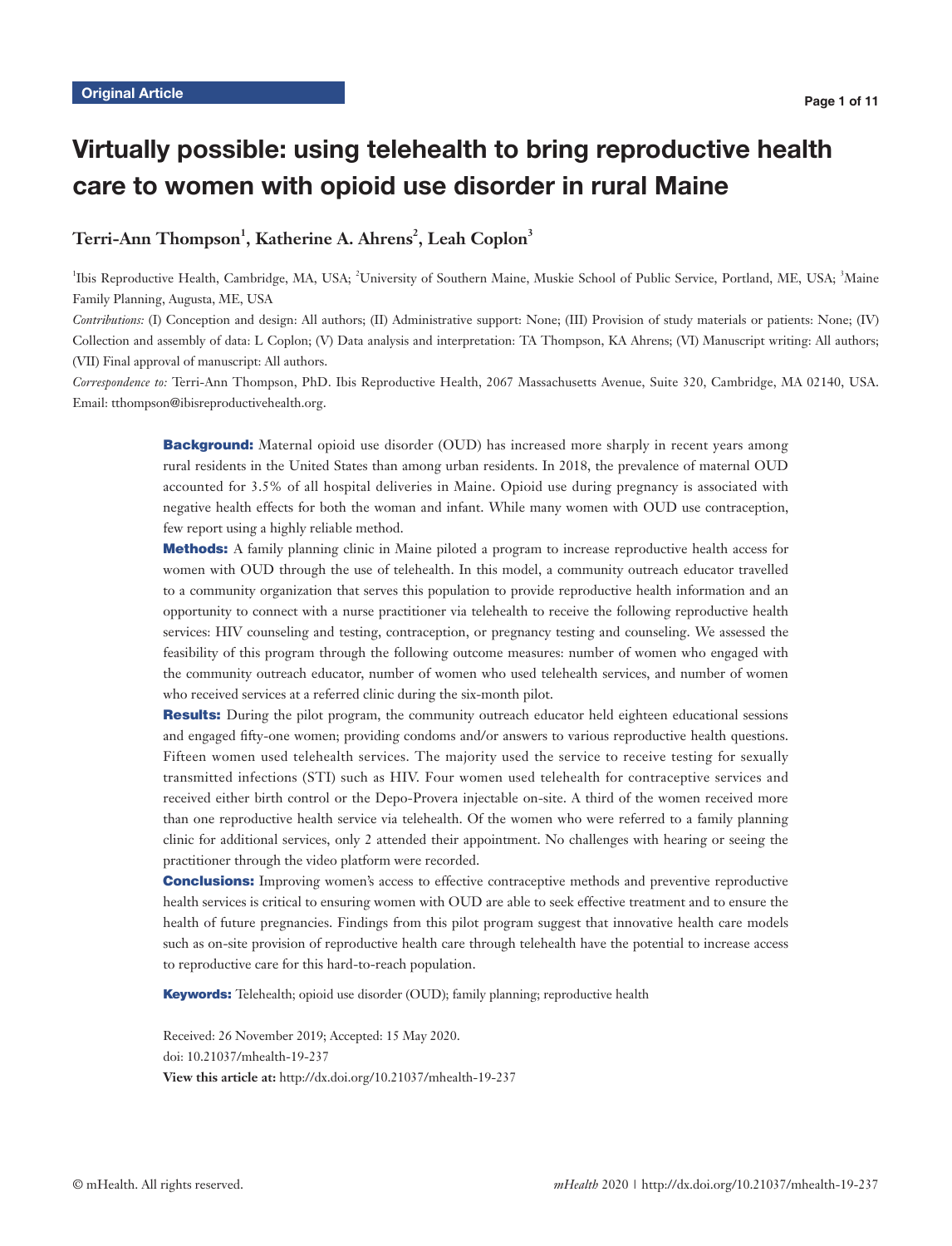# Introduction

The use of opioids and other substances has increased dramatically over the last decade in the rural state of Maine (1). In 2017, Maine had an age-adjusted rate of drug overdose deaths twice the rate in the United States (29.9 versus 14.9 per 100,000 standard population) (1). As the rate of drug overdose deaths has increased, so has the rate of deaths specific to opioid use; now accounting for nearly 85% of drug overdose deaths in the state in 2017 (2). While rate of deaths from opioids has increased at a slower pace for women than men in Maine, the rate for women is 1.5 times higher in Maine than in the United States (14.3 *vs.* 9.4 per 100,000 standard population) (1).

Opioid use disorder (OUD) carries serious potential consequences such as disability, relapse, and death for the user (3). For women, this disorder also bears consequences for reproductive health and for an infant born from a pregnancy where opioids were used. Prevalence of unintended pregnancy is substantially higher among opioid dependent women than in the general population with studies showing rates of unintended pregnancy among women with opioid and other substance use disorder (SUD) ranging from 67% to 86% (as opposed to 31% to 47% in the general population) (4-7). These pregnancies are concerning because of their association with poor maternal and child health outcomes, including poor developmental outcomes for children, risk of pre-term and low birth weight infants, and post-partum depression (8-10).

A multi-state analysis of hospital discharge data found the prevalence of maternal OUD at delivery hospitalization in Maine increased nearly fifty-fold since the late 1990s, from 0.7 per 1,000 delivery hospitalizations in 1999 to 34.1 per 1,000 in 2012, the second highest average annual increase among the states examined (11,12). A more recent analysis found this rate to be 34.9 per 1,000 deliveries in 2018; meaning that one out of every 29 hospital deliveries (3.5%) in Maine are among women with OUD documented in their hospital record (13). Further, women with OUD at delivery were more likely to experience mental health disorders, other substance use or dependence, and have a hepatitis C diagnosis than women without OUD. The cost to publicly funded health insurance programs and to families with a newborn exposed to opioids in utero is high as these newborns are more likely to have low birth weight and respiratory complications than other newborns (14).

Finally, women with OUD are at heightened risk for human immunodeficiency virus (HIV) acquisition and

transmission because of high risk behaviors such as needle sharing, coercive relationships with men, and exchanging sex for drugs (15). While HIV prevalence among women overall in Maine is below the national average (53.6 *vs.* 169.9 per 100,000 women) (16), 28.4% of women living with HIV in Maine reported injection drug use as a potential route of transmission (2).

Meeting the reproductive health needs of people with opioid and other SUD is critical. However, extant literature suggests that reproductive health conversations are not common practice between providers and women with SUD. Results from a study of women with SUD receiving SUD treatment found that many were not being asked about family planning needs, were unable to fill prescriptions for birth control, had difficulty making and getting appointments with doctors outside of the treatment program, and were unaware that they could discuss reproductive health with staff at their treatment program (17). Additionally, a study of contraceptive prevalence among women in treatment for SUD found that although half were using contraception, only 20%, were using a highly reliable method (17). Further, close to 85% of women reported that they would be more likely to use reproductive health services if they were offered through the treatment program (18).

# *Challenges to getting care in Maine*

In comparison to other states dealing with rising opioid use, residents of Maine face different and significant barriers to getting medical, behavioral, and preventive health care. Maine is considered the most rural state in the US, with 61% of the population living in rural areas (19). Accessing care often entails substantial travel, which requires financial resources, the ability to miss work, dependable childcare, and reliable transportation. Barriers to health care access are particularly an issue in regard to reproductive health care; for example, 25 percent of women of reproductive age in Maine live in a county that lacks an abortion provider (20). Further, 64,000 reproductive age Maine women live in "contraceptive deserts", defined as places where women lack reasonable access to a health center with the full range of birth control methods available (21). In addition, across the United States, there is a shortage of women's healthcare providers. It is estimated that, by 2020, the shortage will grow to a gap up to 8,800 obstetricians and gynecologists [out of 46,341 required (22)] and this gap will be most felt in rural areas (23). The majority of counties with the highest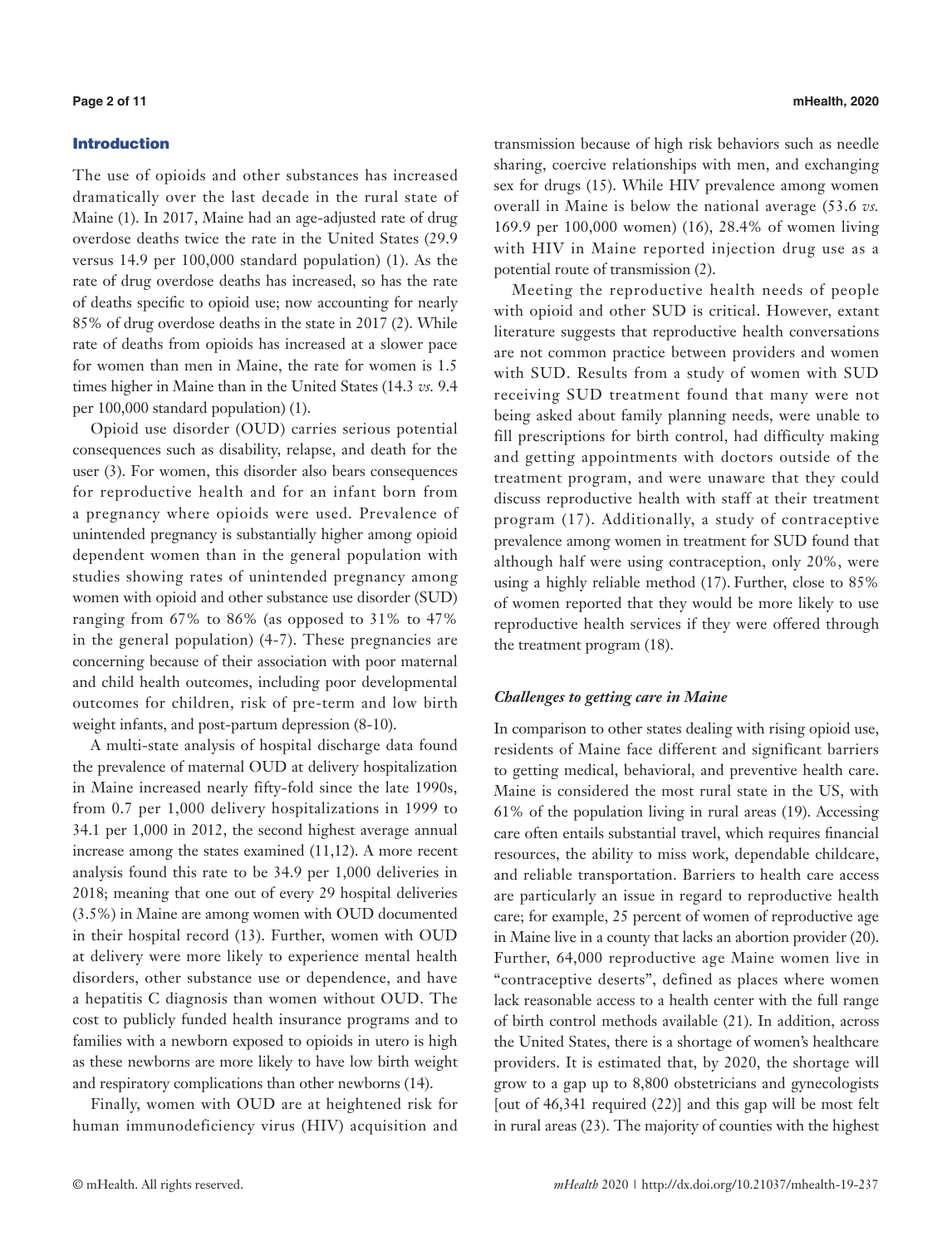### **mHealth, 2020 Page 3 of 11**

rates of OUD at delivery (5% to 7%) are rural counties in midcoast, central, and northern Maine, making geographic location a key barrier to accessing reproductive health care for this population (13).

Telehealth, "the use of electronic information and telecommunication technologies to facilitate the delivery of health-related information, education and services" (24), has grown in use as a health care model for providing care across long distances, in non-traditional facilities, and to underserved communities. The range of services that can be classified as telehealth is broad and includes patient-toprovider and provider-to-provider interactions as well as real-time interactions versus the transfer of information such as diagnostic images or videos from one site to another. Many health care services including mental health care, emergency medicine, and reproductive health care have expanded their reach through telehealth (25). Preliminary evidence on the use of telehealth to provide care has shown it to be effective across various health services (26-29), beneficial for special populations (e.g., children, military, and prison) (30-32), financially beneficial to doctors and hospitals (33), and acceptable to patients (34-36). Telehealth service use has increased substantially, growing by 960 percent between 2011 and 2016 in rural areas (37).

# *Use of telehealth in reproductive health care*

Telehealth is being used for reproductive health care to overcome barriers to access and use. Evaluations of telehealth for contraception found that models such as text messaging can improve continuation of some contraceptive methods (38,39). Evidence on the use of telehealth for medication abortion shows it to be safe and effective, as well as highly acceptable to patients and providers (26,34,40). Telehealth is well suited for populations, such as those with OUD, who face internal and external barriers to care. A remote connection from the treatment program to a reproductive health specialist has the potential to address barriers to care. These include lowering potential feelings of stigma through fewer in-person visits and addressing low health care utilization by providing access to different types of care (including specialty care) in one location.

# *Aim of the current study*

The serious health and economic consequences of unintended pregnancy among women with OUD make innovative reproductive service delivery models especially crucial for the health, safety, and success of women and their families. In this paper, we examine the feasibility of a program that aimed to help women with OUD in Maine meet their reproductive health needs by bringing services directly to them through the use of community outreach educators and telehealth. In this program, community outreach educators travelled to sites that offered services to persons with OUD and provided reproductive health services (family planning counseling and method provision, HIV/sexually transmitted infections (STI) counseling and testing, and pregnancy testing and options counseling) while connected to a nurse practitioner via telehealth.

# Methods

# *Population*

Participants in this pilot program were women between the ages of 18 and 50, who were attending a program that offered OUD-supportive services. For the purpose of this paper, we have broadly defined OUD-supportive services to include treatment, social, and preventive services. Eligible participants were residents of Maine who had insurance coverage through MaineCare (the Medicaid program in the state), Medicare, or private insurance, or were eligible to receive free or reduced cost services through the Title X program, a federal family planning program. Participation in the pilot program was voluntary, and women were not compensated financially or otherwise for their participation. The pilot program focused on women of reproductive age, as the ability to prevent an unintended pregnancy may critically influence their ability to seek effective treatment for OUD and improve the health of future pregnancies.

# *Setting*

To access this stigmatized and often hard-to-reach population, the family planning clinic partnered with community organizations that serve women with OUD throughout the state of Maine. Organizations included domestic violence programs, harm-reduction programs, intensive outpatient programs, OUD treatment programs, needle exchange programs, and behavioral health organizations. By partnering with a diverse group of community organizations, the family planning clinic enhanced its chances of reaching a diverse group of women with OUD and reproductive health needs that could be served by the pilot program. Seven community organizations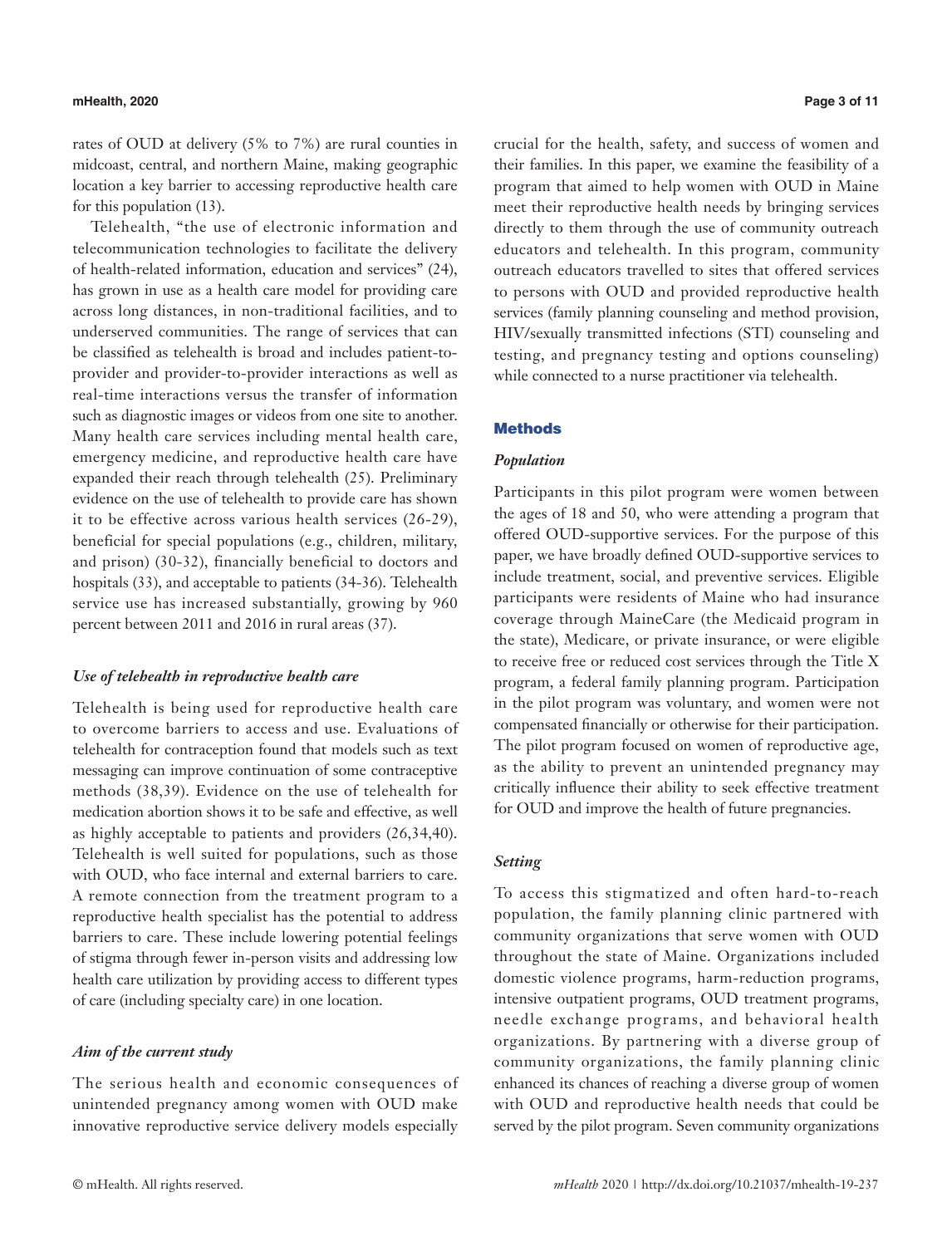

**Figure 1** County locations for the 12 community organization sites: Androscoggin, Cumberland, Franklin, Hancock, Kennebec, Knox, Penobscot, and York.

spread across 12 sites participated in the pilot program. Sites were located in 8 counties in Maine (*Figure 1*). Included in this selection were the five counties with the highest rates of (I) hospital admissions involving substance use; (II) drug overdose deaths per 100,000 residents; (III) drug affected infant notifications to Maine's Office of Child and Family Services; and (IV) opiate poisoning emergency department rate per 10,000 in the state (41).

# *Intervention*

The pilot program called "The Reproductive Empowerment Project", was implemented between December 2018 and May 2019. This program paired the services of a family planning clinic with community organizations across multiple locations in Maine that provide services to women with OUD. The program was implemented as follows:

A community outreach educator from the family

**Page 4 of 11 mHealth, 2020**

planning clinic travelled to a site that offered OUDsupportive services. On average, each site received two visits per month. Prior to implementation, community outreach educators received training from the Portland Public Health Division on substance use and naloxone; in addition to other professional education and training on harm reduction frameworks, non-coercive contraception counseling, mandated reporting, and gender-based violence disclosure. Further, community outreach educators had general knowledge of clinical care.

- The community outreach educator held educational presentations on reproductive health inclusive of information on contraceptive methods, harm reduction strategies related to sexual behaviors, and STI/HIV transmission prevention. Educational sessions were done in group format and advertised through posters, by staff, and by the community outreach educators at recovery group sessions. All respondents who attended the educational sessions were made aware of the opportunity to receive onsite services for sexual and reproductive health care.
- \* The community outreach educator was given a private room, access to Wi-Fi connection, and access to bathroom facilities to provide confidential one-on-one consultations with women who were interested in receiving care.
- During the consultation, the community outreach educator provided optional risk assessments and supplied internal and external condoms to any individual who requested them on-site.
- As part of the consultation, a woman could opt to be connected with a nurse practitioner via a secure, HIPAA-compliant video platform using the clinic's telehealth system.
- During the telehealth visit, a nurse practitioner could provide contraceptive counseling, discussing all contraceptive methods. Women who desired an oral or injectable birth control method were able to receive a prescription or the actual method from the community outreach educator.
- Women who desired a long-acting reversible contraceptive method (e.g., intrauterine device, implant) were given a referral to the nearest clinic site to arrange insertion. As part of the referral process, women were given appointment cards and a print-out with the location of the clinic. To streamline the clinic visit and help women feel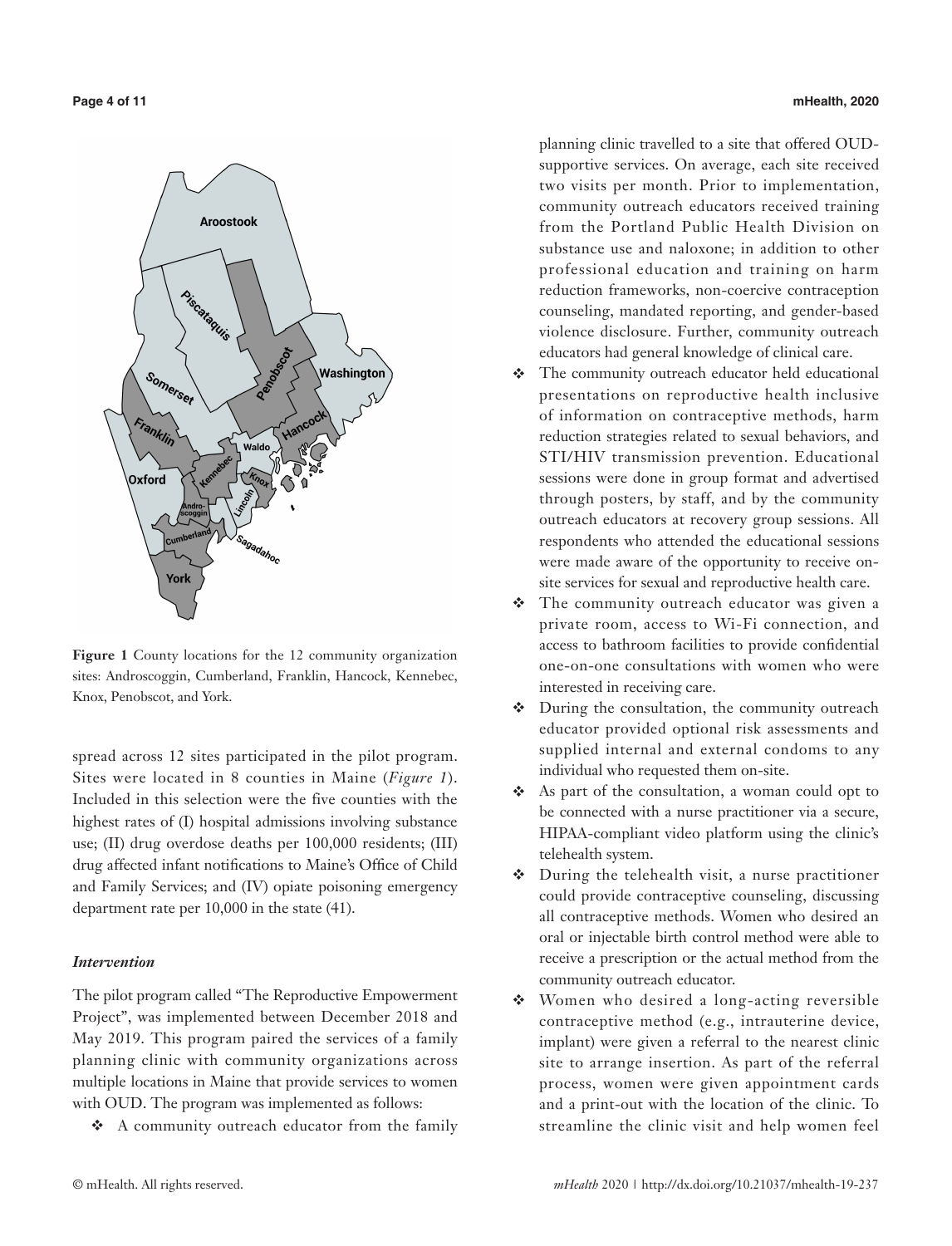| <b>Table 1</b> The Maine reproductive empowerment project pilot study feasibility questions and outcome measures |  |  |  |
|------------------------------------------------------------------------------------------------------------------|--|--|--|
|                                                                                                                  |  |  |  |

| <b>Feasibility Questions</b>                               | Feasibility (outcome) measures                                                                                                                                                                     |
|------------------------------------------------------------|----------------------------------------------------------------------------------------------------------------------------------------------------------------------------------------------------|
| educator?                                                  | Will the target population engage with the community outreach Number of interactions the community outreach educator has with<br>target population                                                 |
| Will the target population use telehealth services?        | Number of participants who have a telehealth visit                                                                                                                                                 |
| Can the telehealth services be delivered per the protocol? | Number of participants who successfully receive reproductive health<br>services                                                                                                                    |
| population?                                                | What reproductive health services are used by the target Types of reproductive health services provided over the six-month<br>period (referrals, contraceptive methods, preventive services, etc.) |
| Will the target population attend follow-up appointments?  | Number of participants who attend a follow-up appointment at a<br>referred clinic                                                                                                                  |
| pilot study?                                               | Will community organizations remain engaged throughout the Number of community organizations who discontinue from the pilot<br>program                                                             |

more connected, the community outreach educator assisted them in completing patient registration forms and financial agreements (*to receive services at a reduced cost*) ahead of the visit. Finally, women who provided contact information received at least one appointment reminder telephone call.

- Community outreach educators travelled with contraceptive supplies (oral pills and injectable birth control, condoms (internal and external)) and equipment to facilitate STI/HIV counseling and testing, and pregnancy testing and comprehensive options counseling (42) as ordered by the nurse practitioner.
- No other additional services, such as childcare or transportation were provided to pilot program participants.

The aim of the study was to determine the feasibility of the intervention, as described above, administered to an array of women seeking OUD-supportive services. With this study, we set out to answer the following feasibility questions using these outcome measures (*Table 1*). Descriptive analyses were used to analyze outcomes of interest from the six-month pilot program. Because these data were collected as part of routine service delivery data, aggregated, and de-identified prior to analysis, this work is not considered to be human subjects research (43).

# **Results**

During the six-month pilot program, the community outreach educator held a total of 18 educational sessions across the 12 sites. Six sites had 2 educational sessions

while the remainder had 1 educational session each during the 6-month period. Educational sessions were thirtyminute group discussions where information on a range of reproductive health topics such as contraception and STI/ HIV prevention were presented. Less frequently discussed topics such as reproductive coercion, healthy sexuality, and sexual consent were also presented. On average five women attended each session. In addition to these educational sessions, community outreach educators had informal oneon-one discussions with 51 women across the 12 sites. Many of these informal discussions emerged because women had reproductive health related questions or sought condoms.

A total of fifteen women opted to have a telehealth visit to receive reproductive health services. Telehealth patients were ages 22–50 years, with a median age of 30 years. Telehealth patients were from five different community organization sites, and resided in three of the five counties most affected by SUD. Sixty percent of patients (60%) resided in the Androscoggin County (*Table 2*). The majority (67%) of patients used the telehealth visit to receive HIV/ STI counseling and testing services. Twenty-seven percent of the patients used the visit to receive a contraceptive method (oral pills or birth control injectable), while 47% received pregnancy testing and/or options counseling. Pregnancy options counseling occurred when a patient had a positive pregnancy test; a nurse practitioner (via telehealth) would discuss options for the pregnancy including abortion, parenting, adoption, and foster plan. Five of the fifteen patients used the telehealth visit to receive more than one type of reproductive health service. The most common combination of services was HIV/ STI counseling and testing with pregnancy testing and/or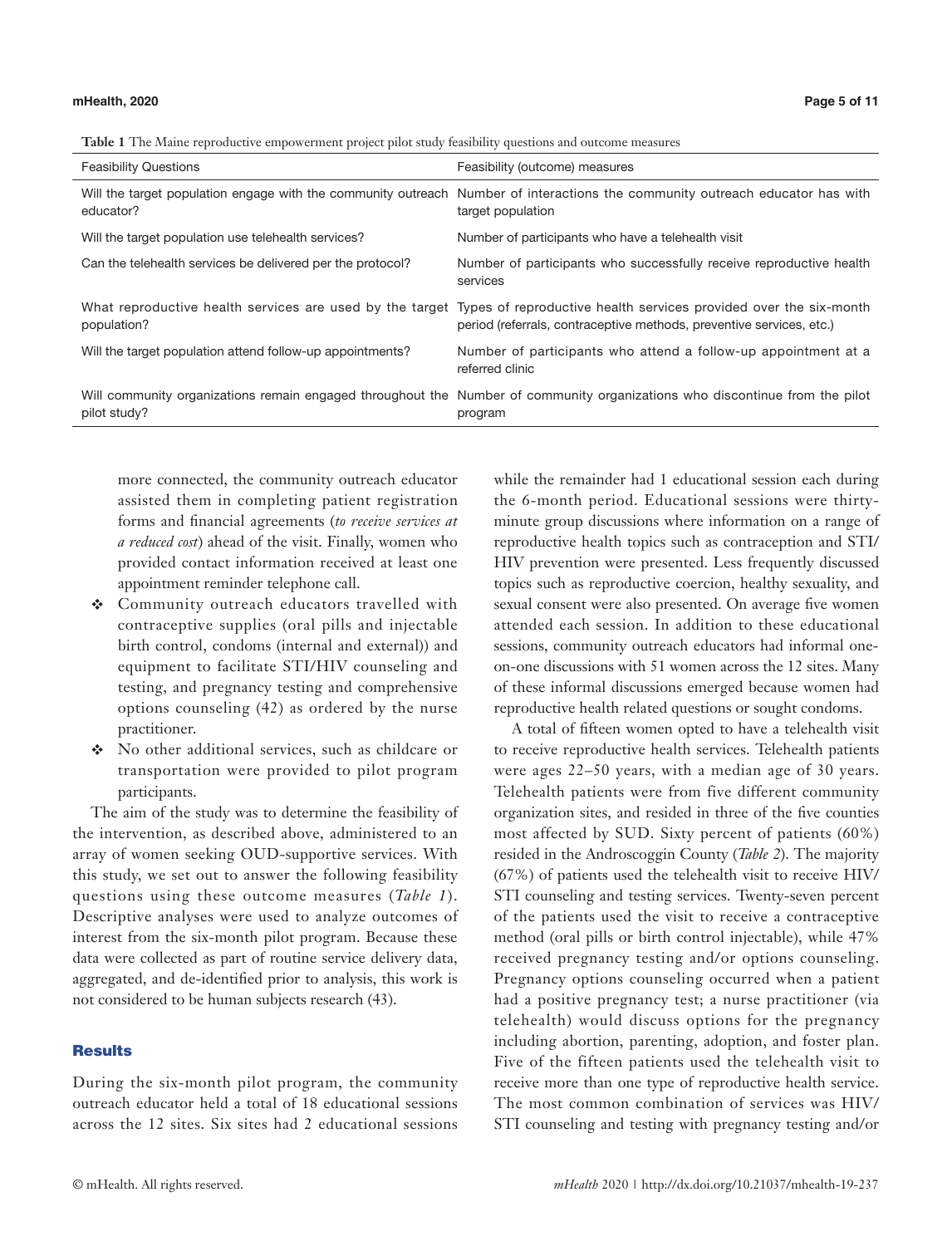options counseling.

Of the fifteen women who had a telehealth visit, 5 were given referrals to and appointments made at a nearby family planning clinic. These appointments were made for other contraceptive services (e.g., to insert a long-acting reversible method) or for further evaluation and treatment of a sexual health issue. Two telehealth patients attended their followup appointment at the referred clinic (*Table 3*).

The protocol for delivering reproductive health services through telehealth was successful. All fifteen patients were able to receive one or more of the three reproductive health services offered and/or a referral to a nearby clinic for additional services. There were no reported issues related to hearing or seeing the nurse practitioner on the video screen, nor ethical issues that arose from having a community outreach educator on-site. Finally, there were

|  |                                    | Table 2 The Maine reproductive empowerment project pilot study |  |
|--|------------------------------------|----------------------------------------------------------------|--|
|  | telehealth patient characteristics |                                                                |  |

| Telehealth patient characteristics | $n (\%)$         |  |
|------------------------------------|------------------|--|
| Age                                | Median: 30 years |  |
| County of residence                |                  |  |
| Cumberland                         | 3(20%)           |  |
| Kennebec                           | 3(20%)           |  |
| Androscoggin                       | 9(60%)           |  |
| Pregnancy history*                 |                  |  |
| Never pregnant                     | 2(18%)           |  |
| Two or three pregnancies           | 3(27%)           |  |
| Four or more pregnancies           | 6(55%)           |  |

\*Eleven respondents reported on their pregnancy history.

no community organizations who asked to be removed from the pilot program; in contrast, three new community organizations expressed an interest in joining the pilot program as a site.

# **Discussion**

Findings from a study of a targeted reproductive outreach program for women receiving OUD-supportive services in Maine suggest that on-site provision of reproductive services through telehealth can facilitate reproductive health care utilization among this population. Further, the presence of a community outreach educator on-site can promote engagement with reproductive health information and method uses. Over the course of the program, the community outreach educator had 51 uninitiated interactions with women to address reproductive health questions and/or needs through condom provision. All reproductive health services offered through telehealth were utilized. HIV/STI counseling and testing was the most commonly utilized service suggesting that this health issue may be of particular concern for this population.

These preliminary results suggest that removing the barrier of making an appointment and traveling to a separate location for reproductive health services is beneficial to a community that may be reluctant to engage with the health care system. Reluctance to engage might stem from a mistrust of health professionals who may either stigmatize or misunderstand this community, and from characteristics of persons with OUD, who frequently experience "poor self-efficacy, chaotic lifestyles, and difficulty keeping appointments" (4). Individuals with opioid and other SUDs often have cooccurring health conditions like HIV (44), mood and

**Table 3** Maine reproductive empowerment project pilot study, summary of outcomes (December 2018 through May 2019)

| Variable                                                     | Number                                                                                                                                                                                        |
|--------------------------------------------------------------|-----------------------------------------------------------------------------------------------------------------------------------------------------------------------------------------------|
| Women engaged through pilot program                          | 51                                                                                                                                                                                            |
| Women receiving reproductive services via telehealth         | 15                                                                                                                                                                                            |
| Contraceptive methods received on-site                       | 4: 27% of telehealth patients received a contraceptive method on-site: Depo-<br>Provera $(n=2)$ and oral birth control $(n=2)$                                                                |
| Referrals                                                    | 5:33% of telehealth patients who spoke with a nurse practitioner were referred<br>for contraceptive methods $(n=2)$ or for further evaluation and treatment of a<br>sexual health issue (n=3) |
| Follow-up appointments attended during the 6-month<br>period | 2: 40% of telehealth patients who received an appointment at a family planning<br>clinic attended the visit within 6 months                                                                   |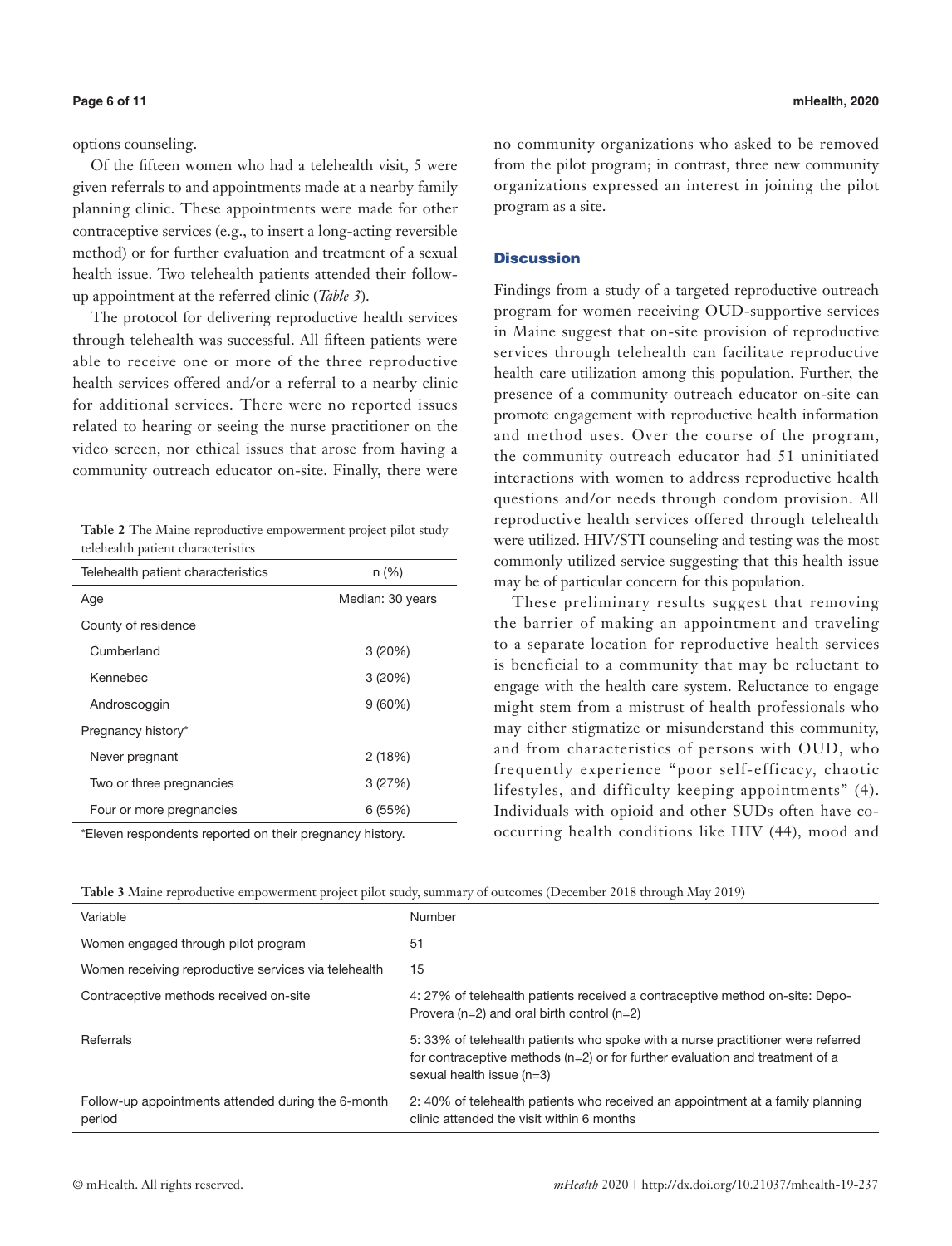### **mHealth, 2020 Page 7 of 11**

anxiety disorders (45), and cardiovascular disease (46) that impact not only life expectancy, but also quality of life. In a study of a residential integrated treatment model for mental health and OUDs, researchers observed a significant reduction in the number of emergency room visits, inpatient admissions, and health care utilization costs, in the six months that followed treatment (47). In other words, integrating care for these co-occurring disorders had an immediate impact on health and health service use. Based on that finding, several years ago the family planning clinic attempted to integrate OUD treatment services at their clinics- but this effort was met with little success as few persons took advantage of services at the clinic. The combined intervention of bringing reproductive health services to treatment, prevention, and/or social service programs through telehealth proved to be a more successful way to integrate care for these health conditions (OUD and reproductive health). The pilot program we described fulfilled two goals: that of meeting the reproductive health needs (such as HIV/STI counseling and testing) among this population and connecting women with OUD with a family planning clinic.

Further, our findings align with previous literature showing that in primary health care, delivering services within a harm reduction framework, in a way that is nonjudgmental, confidential, free of cost, and provided through a multidisciplinary team on a non-appointment basis enhances accessibility and acceptability of the services to people who inject drugs (48,49). In a similar way, a community outreach educator being present at a site offering walk-in sexual health visits in a private location and/or sexual health information in a non-judgmental way could make sexual and reproductive health more accessible and acceptable to this population.

Telehealth was key to the success of this program. The use of a video platform provided nurse practitioners with greater access to this hard-to-reach population. The family planning clinic has been using telehealth for the last five years to provide reproductive health services to women throughout the state of Maine. As such, staff were well acquainted with the telecommunications system and to working with virtual patients. This translated into few technical issues during the telehealth visits and to an ease in building rapport quickly with patients who are at a distance. Other key components of this pilot program's success include the clinic's relationship with multiple community organizations and its emphasis on providing reproductive health information rather than just services during the visits.

While only 15 women sought services, more than three times that amount had informal discussions with the community outreach educator about contraceptive methods, STI testing, or other reproductive health topics. Enhancing the contraceptive knowledge of this population is particularly important because women with opioid and other SUD are less likely to use moderately or highly effective methods of contraception (18). This behavior may be explained by opioid-induced amenorrhea and resulting beliefs about infertility, and less autonomy about when sex occurs because of higher risk of being in a coercive relationship with men (including sex in exchange for drugs), and a higher prevalence of experiencing rape and sexual abuse (4).

Finally, there was high retention of community organization sites in the pilot program. This is likely due to the efforts of the clinic to identify relevant community organizations through discussions with persons involved in residential treatment centers and recovery programs and through their efforts to build connections with the community organizations well in advance of the pilot program launch.

# *Opportunities to broaden the impact of the pilot program*

Deficiencies in the pilot program design may have limited its impact to roughly 2 telehealth patients per month over the six-month period. Having only one full time community outreach educator meant the number and geographic distance of the sites had to be confined to allow for multiple visits to each site per month. To increase the reach of this program, more community outreach educators would be needed to accommodate added sites. More sites might mean a higher volume of women with OUD seeking services, which would require more dedicated staff for telehealth services, oversight of lab results, referrals, and scheduling appointments at nearby family planning clinics.

During the pilot program, only three reproductive health services were offered, family planning, HIV/STI counseling and testing, and pregnancy testing and options counseling. However, one of the most requested service was hepatitis C testing. Maine ranks as having the ninth highest rate of acute hepatitis C in the nation (50); with recent increases being attributed to injection drug use (51), most commonly associated with heroin use (52). To provide hepatitis C testing would require implementing a standing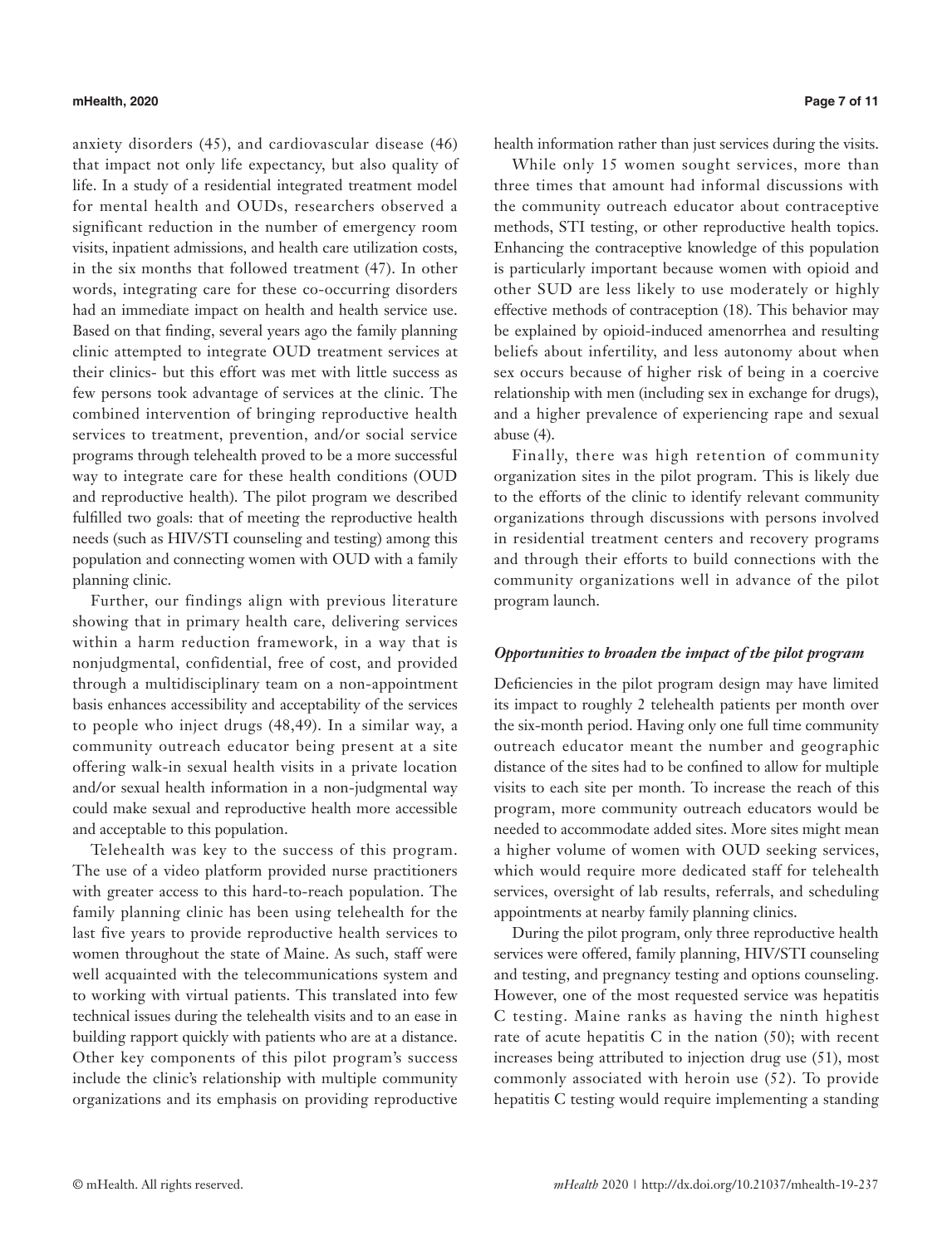order system that would allow the community outreach educator to test patients and order follow-up testing and referrals as needed.

Rates of non-attendance are high in OUD-supportive services (53). As such, each visit to a site placed community outreach educators into contact with new persons receiving services at the community organization. The tracking system used during the pilot program did not capture whether engagements or telehealth visits were performed with new persons or persons that were consistently attending the service program. Therefore, it is unclear whether the women who sought services through the telehealth system did so after repeated or singular exposure(s) to a community outreach educator. Capturing this information in a larger scale program will help determine whether the consistency of a community outreach educator on-site plays a role in telehealth service utilization. Additionally, these data will allow staff to keep track of new versus repeat patients and assess reproductive health care utilization patterns such as which patients are more apt to attend a follow-up appointment at a clinic and for what services.

Our finding that only forty percent (n=2) of women attended their scheduled family planning clinic appointment highlights the fact that there are remaining barriers to health care utilization for this population. One limitation to the pilot program was that some women were using 'pay as you go' phone plans with insufficient airtime credits and/or were unable to receive voicemail. This meant that despite outreach efforts, some women did not receive an appointment reminder. To support the referral process, collecting multiple forms of contact information and working with participating community organizations to provide transportation to and from clinic appointments may improve women's ability to follow through with a referral. Given that referrals were for more involved sexual health services such as the insertion of a long-acting reversible contraceptive method, more work needs to be done to identify ways to facilitate access to these services.

Finally, no surveys or informative interviews were conducted with women who participated, informally or formally, in the pilot program, which was performed in the context of routine service delivery. As a result, there is a lack of information regarding what components of the program resonated the most with women, what improvements could be made, and what barriers remain to integrating reproductive health care services with supportive services for OUD at community organization sites. Further information on what additional services could improve participation, such as childcare and transportation is warranted.

# **Conclusions**

A study of a pilot program that brings reproductive health care through telehealth to women with OUD in the rural state of Maine found that women were willing to engage with reproductive health services when co-located with OUD-supportive services (treatment, preventive, or social services). Telehealth allowed clinical staff from a family planning clinic to provide preventive reproductive health services such as HIV/STI counseling and testing and contraceptive care to this population. The benefit of this system is that it accommodates a population whose utilization of health care services is often diminished by perceptions of stigma and low self-efficacy. The success of this pilot program has led to the state designating funds to continue this program for another year. Lessons learned from the initial pilot program can be incorporated in other states and settings to ensure greater reach and impact of this novel health care delivery model.

# Acknowledgments

The authors thank the family planning clinic staff who participated in this pilot program to provide reproductive services to women with OUD living in Maine, as well as Jessica Merrino of Ibis Reproductive Health for assistance with developing the figure included in this manuscript. *Funding:* None.

# Footnote

*Provenance and Peer Review:* This article was commissioned by the Guest Editors (Carinne Brody and Sarah Sullivan) for the series "Digital Interventions for Hard-to-reach Populations" published in *mHealth*. The article was sent for external peer review organized by the Guest Editors and the editorial office.

*Conflicts of Interest:* All authors have completed the ICMJE uniform disclosure form (available at [http://dx.doi.](http://dx.doi.org/10.21037/mhealth-19-237) [org/10.21037/mhealth-19-237](http://dx.doi.org/10.21037/mhealth-19-237)). The series "Digital Interventions for Hard-to-reach Populations" was commissioned by the editorial office without any funding or sponsorship. The authors have no other conflicts of interest to declare.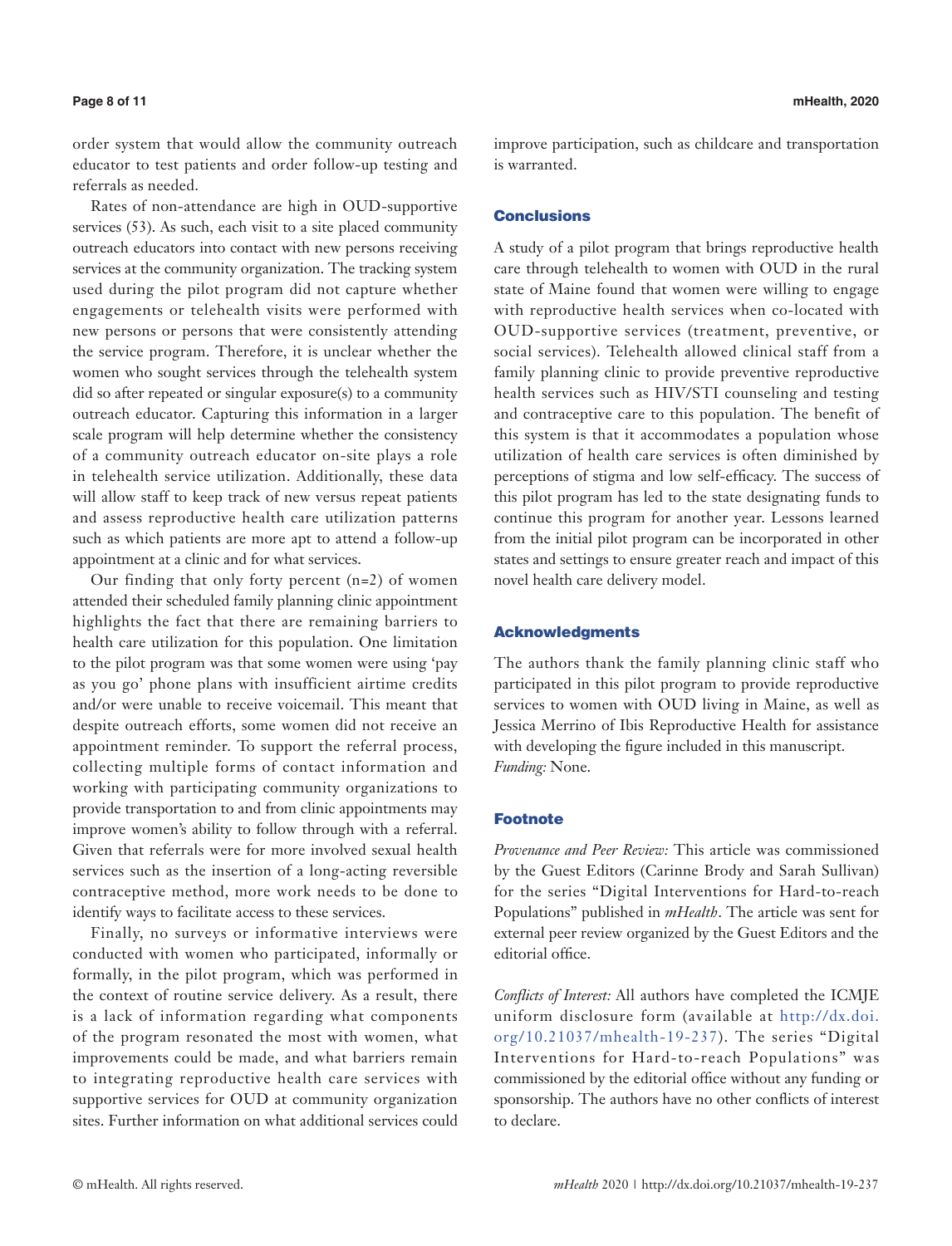# **mHealth, 2020 Page 9 of 11**

*Ethical Statement:* The authors are accountable for all aspects of the work in ensuring that questions related to the accuracy or integrity of any part of the work are appropriately investigated and resolved.

*Open Access Statement:* This is an Open Access article distributed in accordance with the Creative Commons Attribution-NonCommercial-NoDerivs 4.0 International License (CC BY-NC-ND 4.0), which permits the noncommercial replication and distribution of the article with the strict proviso that no changes or edits are made and the original work is properly cited (including links to both the formal publication through the relevant DOI and the license). See: <https://creativecommons.org/licenses/by-nc-nd/4.0/>.

# **References**

- 1. Kaiser Family Foundation. State Health Facts. Opioid overdose deaths and opioid overdose deaths as a percent of all drug overdose deaths. (January, 2019). Accessed, November 01, 2019. Available online: https://www.kff.org/ other/state-indicator/opioid-overdose-deaths/
- 2. National Institute on Drug Abuse (NIDA). Maine Opioid Summary. (March 2019). Accessed: November 01, 2019. Available online: https://www.drugabuse.gov/node/ pdf/21963/maine-opioid-summary
- 3. American Psychiatric Association. Addiction and Substance use disorders, Opioid Use Disorder. (November 2018). Accessed: November 01, 2019. Available online: https:// www.psychiatry.org/patients-families/addiction/opioiduse-disorder/opioid-use-disorder
- 4. Cornford CS, Close HJ, Bray R, et al. Contraceptive use and pregnancy outcomes among opioid drug-using women: a retrospective cohort study. PLoS One 2015;10:e0116231.
- 5. Heil SH, Jones HE, Arria A, et al. Unintended pregnancy in opioid-abusing women. J Substance Abuse Treatment 2011;40:199-202.
- 6. Collier KW, MacAfee LK, Kenny BM, et al. Does colocation of medication assisted treatment and prenatal care for women with opioid use disorder increase pregnancy planning, length of interpregnancy interval, and postpartum contraceptive uptake? J Subst Abuse Treat 2019;98:73-7.
- 7. Fischbein RL, Lanese BG, Falletta L, et al. Pregnant or recently pregnant opioid users: contraception decisions, perceptions and preferences. Contracept Reprod Med 2018;3:4.
- 8. U.S. Department of Health and Human Services. Healthy

People 2020 Topics and Objectives: Family Planning. (November, 2019) Accessed: November 01, 2019. Available online: https://www.healthypeople.gov/2020/topicsobjectives/topic/family-planning

- 9. Mosher WD, Jones J, Abma JC. Intended and unintended births in the United States: 1982-2010. Natl Health Stat Report 2012;55:1-28.
- 10. Herd P, Higgins J, Sicinski K, et al. The implications of unintended pregnancies for mental health in later life. Am J Public Health 2016;106:421-9.
- 11. Haight SC, Ko JY, Tong VT, et al. Opioid Use Disorder Documented at Delivery Hospitalization - United States, 1999-2014. MMWR Morb Mortal Wkly Rep 2018;67:845-9.
- 12. Maeda A, Bateman BT, Clancy CR, et al. Opioid abuse and dependence during pregnancy: temporal trends and obstetrical outcomes. Anesthesiology 2014;121:1158-65.
- 13. Gabrielson, S. Maternal opioid use disorder at delivery hospitalization in a rural state: Maine 2009-2018. Oral presentation at the 2019 Northeast Epidemiology Conference in Portland, Maine, November 14.
- 14. Winkelman TNA, Villapiano N, Kozhimannil KB, et al. Incidence and Costs of Neonatal Abstinence Syndrome Among Infants With Medicaid: 2004-2014. Pediatrics 2018;141(4).
- 15. Centers for Disease Control and Prevention. HIV and Substance Use in the United States. (November 2019). Accessed: November 19, 2019. Available online: https:// www.cdc.gov/hiv/risk/substanceuse.html
- 16. Centers for Disease Control and Prevention. Atlas Plus: HIV, Hepatitis, STD, TB, Social Determinants of Health Data. Accessed: April 2, 2020. Available online: https://gis. cdc.gov/grasp/nchhstpatlas/tables.html
- 17. Robinowitz N, Muqueeth S, Scheibler J, et al. Family Planning in Substance Use Disorder Treatment Centers: Opportunities and Challenges. Substance Use Misuse 2016;51:1477-83.
- 18. Terplan M, Lawental M, Connah MB, et al. Reproductive Health Needs Among Substance Use Disorder Treatment Clients. J Addict Med 2016;10:20-5.
- 19. United States Census Bureau. Growth in urban population outpaces rest of nation, Census Bureau reports 2012. Accessed: November 19, 2019 Available online: https:// www.census.gov/newsroom/releases/archives/2010\_ census/cb12-50.html
- 20. Jones RK, Witwer E, Jerman J. Abortion incidence and service availability in the United States, 2017. New York: Guttmacher Institute, 2019. Available online: https://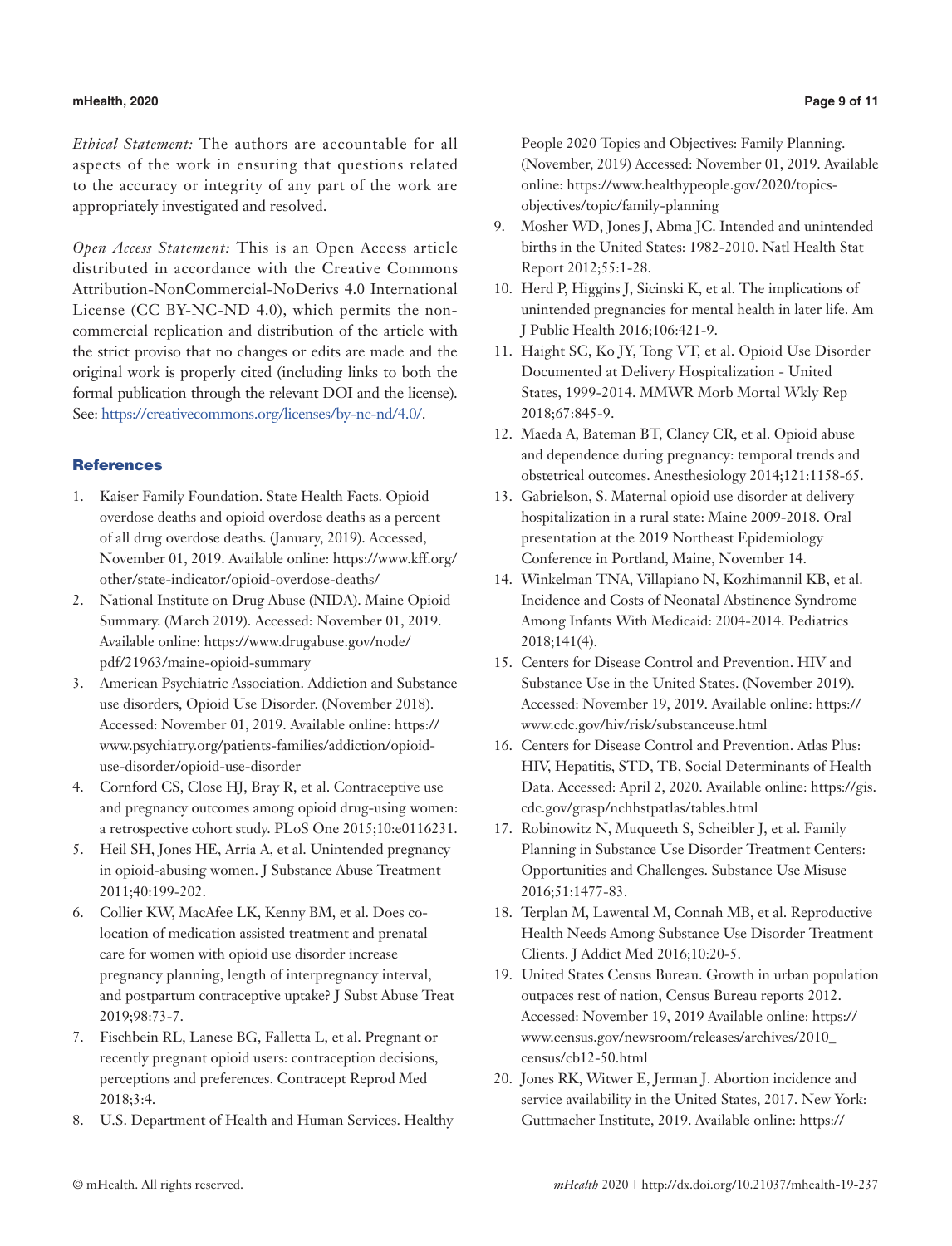www.guttmacher.org/report/abortion-incidence-serviceavailability-us-2017

- 21. Power to Decide. Health centers offering the full range of birth control methods, by state and county. (2019). Accessed: November 01, 2019. Available online: https:// powertodecide.org/what-we-do/access/birth-controlaccess
- 22. Bhagwan S, Williams TE, Landon MB, et al. A Critical Deficit of OBGYN Surgeons in the U.S by 2030. Surg Sci 2011;2:95-101.
- 23. Centers for Medicare and Medicaid services. Improving Access to Maternal Health Care in Rural Communities, issue brief. Accessed: November 01, 2019. Available online: https://www.cms.gov/About-CMS/Agency-Information/ OMH/equity-initiatives/rural-health/09032019-Maternal-Health-Care-in-Rural-Communities.pdf
- 24. Donovan M. Improving Access to Abortion via Telehealth. Guttmacher Policy Review 2019;22:23-8.
- 25. Field M. Telemedicine: A Guide to Assessing Telecommunications in Health Care. 1996.
- 26. Kohn JE, Snow J, Simons HR, et al. Medication Abortion Provided Through Telemedicine in Four U.S. States. Obstet Gynecol 2019;134:343-50.
- 27. Mehrotra A, Paone S, Martich D, et al. A comparison of Care at eVisits and Physician office visits for sinusitis and urinary tract infections. JAMA Intern Med 2013;173:72-4.
- 28. Gnirke A, Beckers SK, Gort S, et al. Analgesia in the emergency medical service: comparison between teleemergency physician and call back procedure with respect to application safety, effectiveness and tolerance. Anaesthesist 2019;68:665-75.
- 29. Hilty DM, Sunderji N, Suo S, et al. Telepsychiatry and other technologies for integrated care: evidence base, best practice models and competencies. Int Rev Psychiatry 2018;30:292-309.
- 30. Marcin JP, Ellis J, Mawis R, et al. Using Telemedicine to Provide Pediatric Subspecialty Care to Children with Special Health Care Needs in an Underserved Rural Community. Pediatrics 2004;113:1-6.
- 31. Maruschak L, Chari KA, Simon AE, et al. National Survey of Prison Health Care: Selected findings. Natl Health Stat Report 2016;96:1-23.
- 32. Hwang JS, Lappan CM, Sperling LC, et al. Utilization of Telemedicine in the U.S Military in a deployed setting. Mil Med 2014;179:1347-53.
- 33. Yang NH, Dharmar M, Yoo BK, et al. Economic Evaluation of Pediatric Telemedicine Consultations to Rural Emergency Departments. Med Decis Making

2015;35:773-83.

- 34. Grindlay K, Lane K, Grossman D. Women's and Providers' Experiences with Medical Abortion Provided Through Telemedicine: A Qualitative Study. Women's Health Issues 2013;23:e117-22.
- 35. Hantke N, Lajoy M, Gould CE, et al. Patient Satisfaction with Geriatric Psychiatry Services via Video Teleconference. Am J Geriatr Psychiatry 2020;28:491-4.
- 36. Baranowski MLH, Balakrishnan V, Chen SC. Patient Satisfaction with the Veteran's Administration Teledermatology Service. J Am Acad Dermatol 2019. doi: 10.1016/j.jaad.2019.01.036.
- 37. FH Healthcare Indicators and FH Medical Price Index. A new view of place of Service Trends and Medical Pricing. A FAIR Health White Paper, March 2018.
- 38. Castaño PM, Bynum JY, Andres R, et al. Effect of daily text messages on oral contraceptive continuation: a randomized controlled trial. Obstet Gynecol 2012;119:14-20.
- 39. Trent M, Thompson C, Tomaszewski K. Text messaging support for urban adolescents and young adults using injectable contraception: outcomes of the DepoText pilot trial. J Adolesc Health 2015;57:100-6.
- 40. Grossman D, Grindlay K. Safety of medical abortion provided through telemedicine compared with in person. Obstet Gynecol 2017;130:778-82.
- 41. Maine Shared Community Health Needs Assessment, County Health Profiles 2018 (page 26). Accessed: November 10, 2019. Available online: www.mainechna.org
- 42. Gavin L, Moskosky S, Carter M, et al. Providing quality family planning services: recommendations of CDC and the U.S. Office of Population Affairs. MMWR Recomm Rep 2014;63:1-54.
- 43. Pritchard IA. Searching for "Research Involving Human Subjects": What is Examined? What is Exempt? What is Exasperating? IRB: Ethics and Human Research 2001;23:5-13.
- 44. Hartzler B, Dombrowski JC, Crane HM, et al. Prevalence and Predictors of Substance Use Disorders among HIV Care Enrollees in the United States. AIDS and Behavior 2017;21:1138-48.
- 45. Grant BF, Stinson FS, Dawson DA, et al. Prevalence and co-occurrence of substance use disorders and independent mood and anxiety disorders: Results from the National Epidemiologic Survey on Alcohol and Related Conditions. Arch Gen Psychiatry 2004;61:807-16.
- 46. Thylstrup B, Clausen T, Hesse M. Cardiovascular disease among people with drug use disorders. Int J Public Health